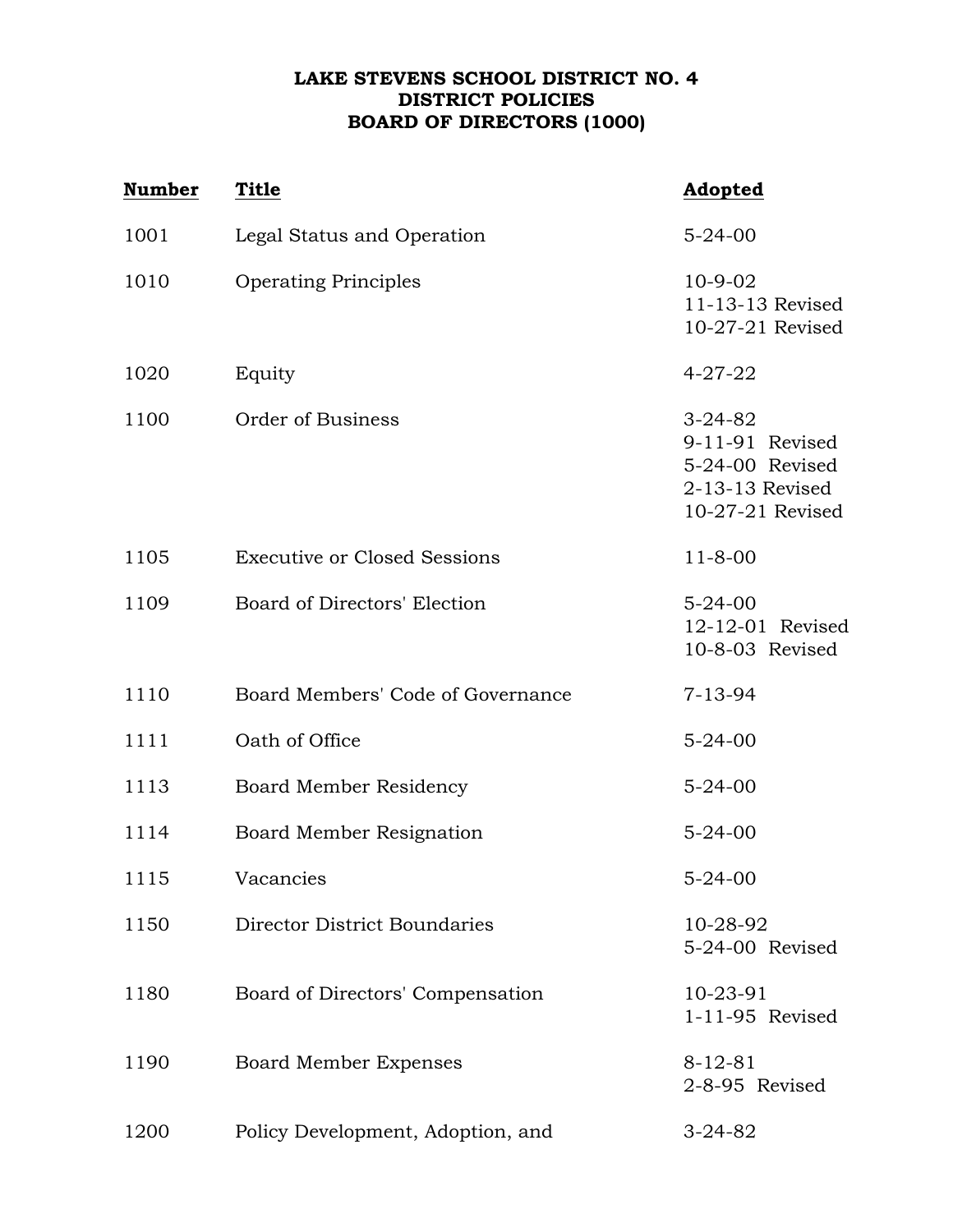|      | Administrative Procedures                                                  | $11-8-00$ Revised                                                                                                                            |
|------|----------------------------------------------------------------------------|----------------------------------------------------------------------------------------------------------------------------------------------|
| 1210 | Policy Adoption, Manuals, and<br><b>Administrative Procedures</b>          | $5 - 24 - 00$                                                                                                                                |
| 1250 | Board of Directors' Travel                                                 | $2 - 24 - 82$                                                                                                                                |
| 1310 | Printing Materials, Publicity                                              | $2 - 14 - 79$<br>11-8-00 Revised                                                                                                             |
| 1320 | Distribution of Literature and<br><b>Other Materials</b>                   | $2 - 14 - 79$<br>3-23-88 Revised<br>8-9-95 Revised<br>8-11-04 Revised                                                                        |
|      | Procedures                                                                 | $2 - 2 - 05$<br>8-27-14 Revised                                                                                                              |
| 1325 | Public Access to District Records                                          | $4 - 22 - 81$<br>11-8-00 Revised                                                                                                             |
| 1340 | Gifts to School District or<br>Individual Schools                          | $2 - 14 - 79$<br>3-23-88 Revised<br>11-8-00 Revised                                                                                          |
| 1345 | <b>Gifts to Staff Members</b>                                              | $2 - 14 - 79$                                                                                                                                |
| 1360 | <b>Complaints Regarding Staff Members</b>                                  | $2 - 14 - 79$<br>$1-27-99$ Replaced                                                                                                          |
| 1365 | Reporting Improper Governmental Action                                     | $8 - 25 - 93$                                                                                                                                |
| 1370 | Charities                                                                  | $2 - 14 - 79$<br>3-23-88 Revised                                                                                                             |
| 1375 | District Notification of Juvenile                                          | $1 - 27 - 99$                                                                                                                                |
| 1400 | Facilities Master Plan                                                     | $10 - 23 - 91$                                                                                                                               |
| 1410 | Community Use of School Buildings,<br>Equipment, and Grounds; Fee Schedule | $3 - 26 - 80$<br>$4 - 09 - 86$<br>Revised<br>10-23-91 Revised<br>12-15-99 Revised<br>6-25-02 Revised<br>Revised<br>9-9-09<br>9-10-14 Revised |
|      | Procedures                                                                 | 10-13-10 Revised<br>9-10-14 Revised<br>12-10-14 Revised                                                                                      |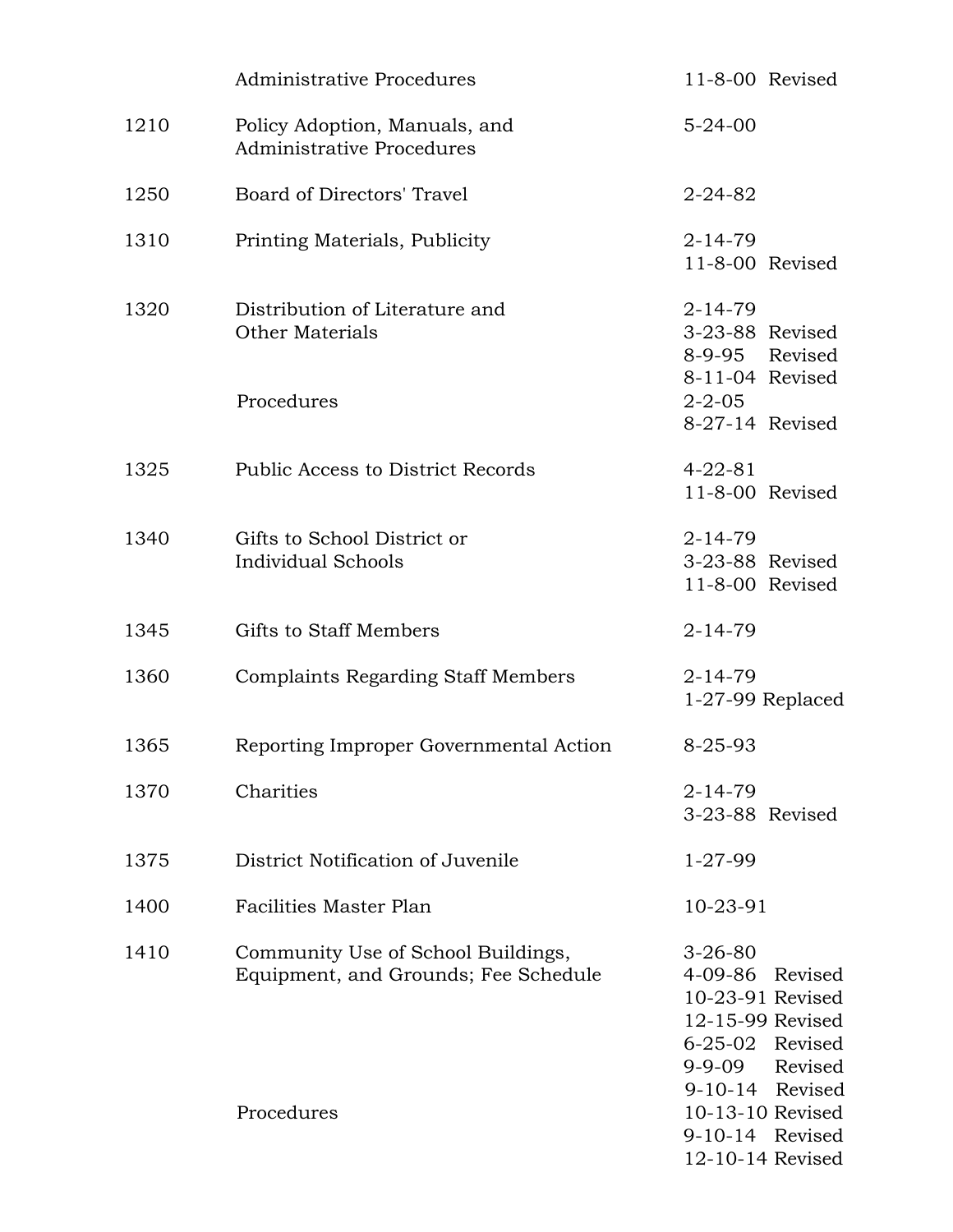|      |                                                                                                       | 8-23-17 Revised<br>8-28-19 Revised<br>$9 - 8 - 21$<br>Revised<br>2-23-22 Revised                           |
|------|-------------------------------------------------------------------------------------------------------|------------------------------------------------------------------------------------------------------------|
| 1420 | Safe and Orderly Learning<br>Environment                                                              | $2 - 28 - 90$<br>$1-27-99$ Replaced<br>3-10-04 Revised                                                     |
| 1430 | Notification of Threats of Violence<br>or Harm                                                        | $8 - 27 - 03$                                                                                              |
| 1500 | Religion In Schools                                                                                   | 11-27-85                                                                                                   |
| 1600 | Crisis Intervention                                                                                   | $4 - 22 - 87$                                                                                              |
| 1610 | Regulation of Dangerous Weapons<br>on School Premises                                                 | $1 - 12 - 94$<br>5-11-94 Revised<br>1-8-95 Revised<br>7-8-98 Revised<br>4-26-00 Revised<br>6-10-09 Revised |
| 1615 | Release of Information Concerning<br>Sexual and Kidnapping Offenders                                  | $1 - 27 - 99$<br>1-22-03 Revised                                                                           |
| 1620 | <b>Emergency School Evacuation</b>                                                                    | $1 - 10 - 96$                                                                                              |
| 1625 | School Emergencies                                                                                    | $3 - 25 - 20$                                                                                              |
| 1630 | Videos on School Buses                                                                                | $4 - 10 - 96$                                                                                              |
|      | Procedures                                                                                            | 5-8-13 Revised<br>3-11-20 Revised                                                                          |
| 1700 | Commitment to Strategic Planning                                                                      | 12-13-95                                                                                                   |
| 1710 | <b>Strategic Planning Process</b>                                                                     | 12-13-95                                                                                                   |
| 1720 | Strategic Plan                                                                                        | 12-13-95                                                                                                   |
| 1730 | Citizens' Advisory Committee                                                                          | $9 - 25 - 96$                                                                                              |
| 1740 | Relations with the Law Enforcement,<br>Child Protective Agencies, and<br>The County Health Department | $1 - 27 - 99$<br>Replaces<br>5160                                                                          |
| 1800 | Electronic Information Systems                                                                        | $6 - 12 - 96$                                                                                              |